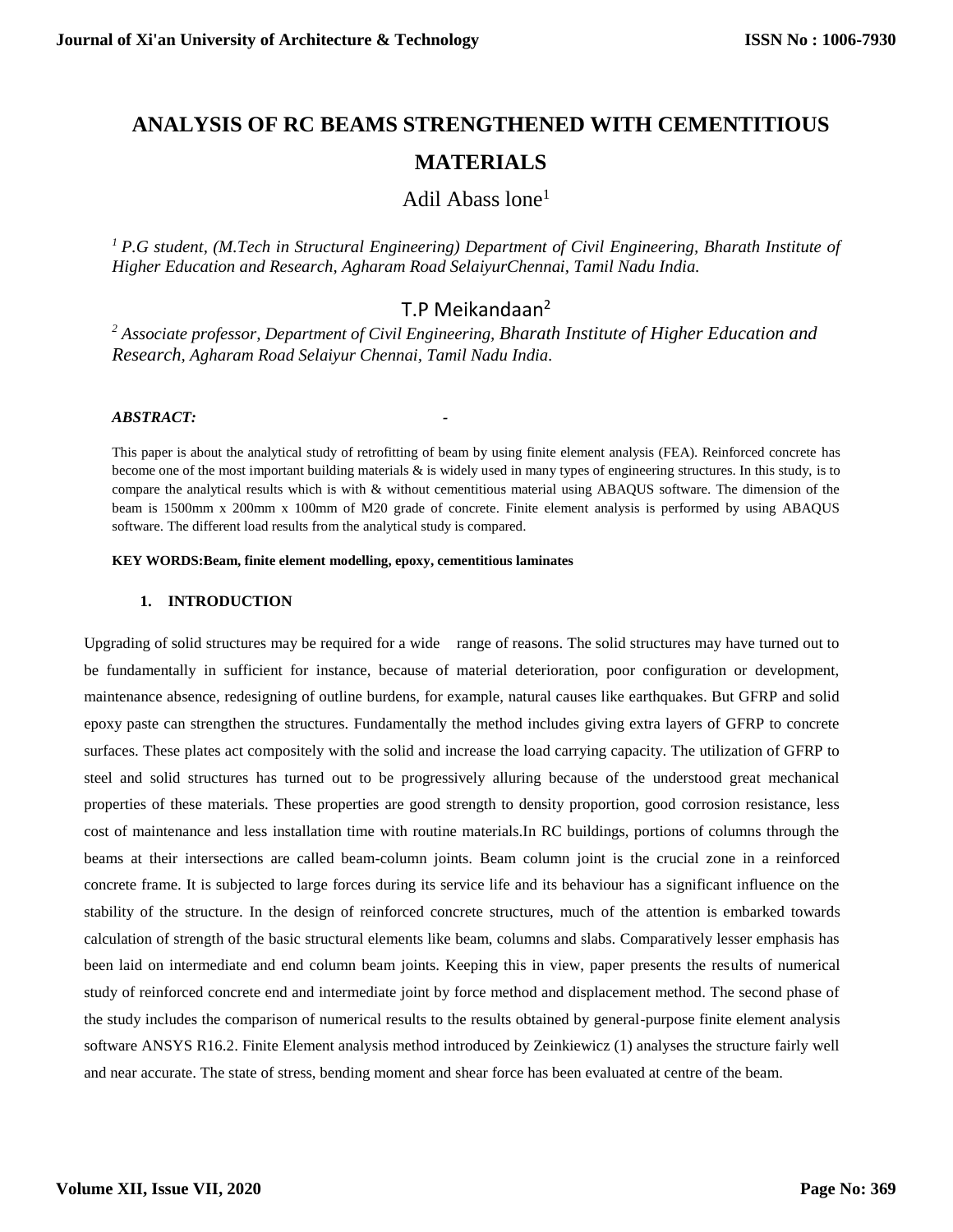The cost of civil infrastructure constitutes a major portion of the national wealth. Its rapid deterioration has thus created an urgent need for the development of novel, long - lasting and cost - effective methods for repair and retrofit. In the present days life extension of structures through strengthening is becoming an essential activity. A host of strengthening systems has to be devised and adopted over the years. The choice of the strengthening system. Depends on the specific performance requirements. As the number of civil infrastructure systems increases worldwide, the number of deteriorated buildings and structures also increases. Complete replacement is likely to be an increasing financial burden and might certainly be waste of natural resources if upgrading or strengthening is a viable alternative. Many reinforced concrete buildings and structures need repair or strengthening to increase their load carrying capacities or enhance ductility under seismic loading. Much of our current infrastructure is constructed of concrete. As time passes, deterioration an change of use requirements facilitate the need for new structures. Demolition of existing and construction of new structures is a costly, time consuming and resource intensive operation. If existing structures could be reinforced to meet new requirements then the associated operating costs of our infrastructure would be reduced. In recent years repair and retrofitting of existing structures such as buildings, bridges, etc., have been amongst the most important challenges in Civil Engineering. The main reason for strengthening of RC structures is to upgrade the resistance of the structure to withstand underestimated loads and increase the load carrying capacity for loads such as seismic loads. The maintenance and rehabilitation of structural members, is perhaps one of the most crucial problems in civil engineering applications. Conventional methods that are already available. Slurry Infiltrated Mat (SIM) are been extensively used as external wraps for the structural strengthening and rehabilitations of buildings. In particular its application is been in the area of masonry and concrete structures. Strengthening and retrofitting activity by using synthetic fibres such as glass/carbon/aramid is becoming popular all over the world. Extensive research across the world during some years are so as led to better understanding of the properties and behaviour of SIMCON under different conditions, and more extensive use of SIMs is likely to seen in the coming years. Synthetic fibres are non-made fibres resulting from research and development in the petrochemical and textile industries. The various synthetic fibres include - acrylic, aramid, carbon, glass, etc.., but using these synthetic fibres is as costlier and chances for applicability in rural areas are remote.

Retrofitting of flexural concrete elements are traditionally accomplished by externally bonding steel plates to concrete. Although this technique has proved to be effective in increasing strength and stiffness of reinforced concrete elements, it has the disadvantages of being susceptible to corrosion and difficult to install. In the last decade, the. development of strong epoxy glue has led to a technique which has great potential in the field of upgrading. Structures. Basically, the technique involves gluing steel plates or fibre reinforced polymer (FRP) plates to the surface of the concrete. The plates then act compositely with the concrete and help to carry the loads. Also, recent development in the field of composite materials, together with their inherent properties, which include high specific tensile strength good fatigue and corrosion resistance and ease of use, make them an attractive alternative to any other retrofitting technique in the field of repair and strengthening of concrete elements. FRP can be convenient compared to steel for a number of reasons. These materials have higher ultimate strength and lower density than steel. The installation is easier and temporary support until the adhesive gains its strength is not required due to the low weight. They can be formed on site into complicated shapes and can also be easily cut to length on site. Carbon Fiber Composites are the most frequently used system in previous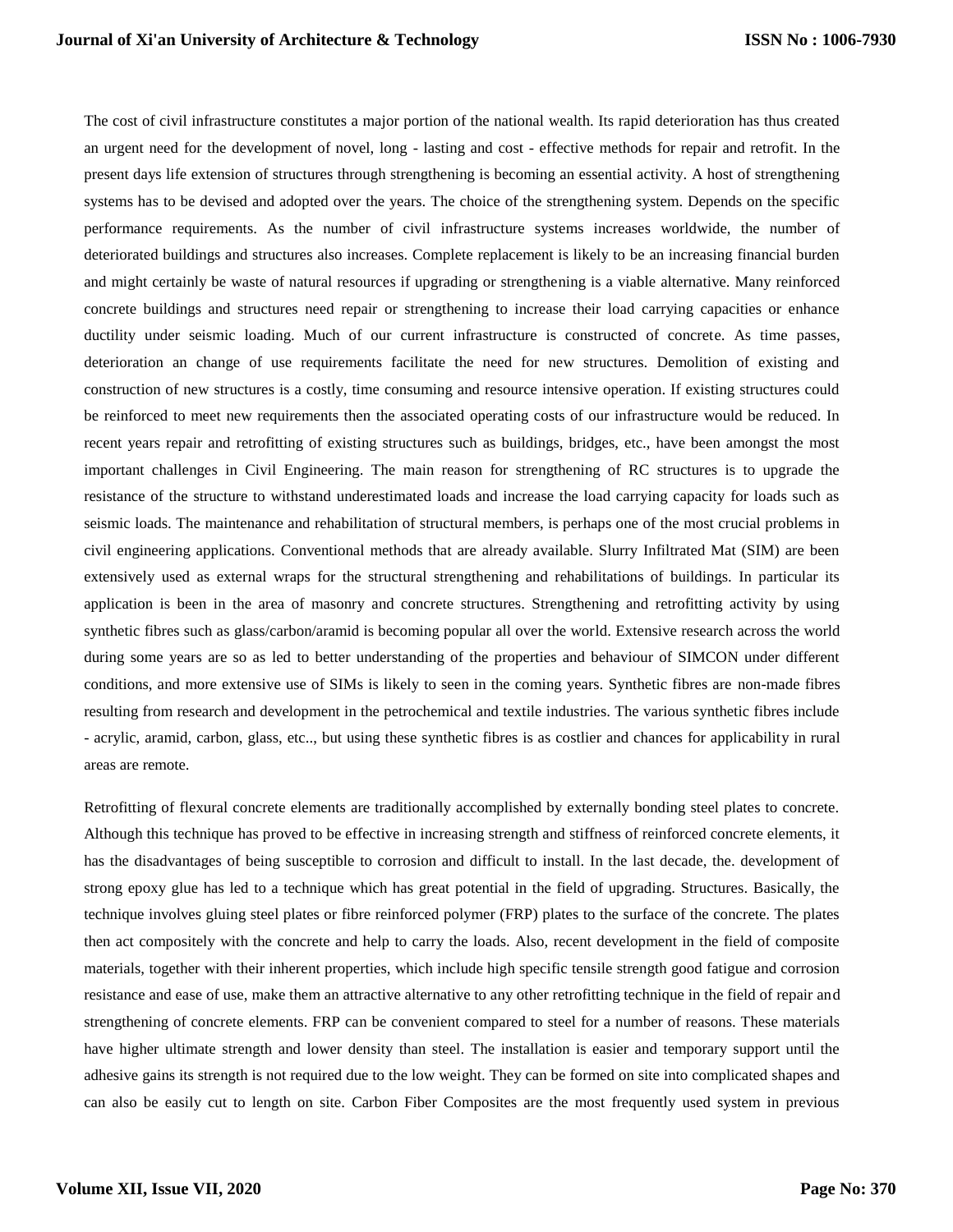research and retrofitting field applications. This material has superior properties which include very high tensile strength accompanied with a reasonable modulus of elasticity (almost equals that of steel) On the other hand, the Glass Fiber Composites (GFC) are comparatively cheap and have high tensile strength but with relatively low modulus of elasticity (about one-third that of carbon and reinforcing steel is also another sought after retrofitting material.

## **2. SCOPE AND OBJECTIVE**

- Analytical study of beam.
- Retrofitting of RC beam using Finite Element Analysis (Abaqus).
- Effect of strengthening RC beam externally by wrapping FRP with pattern
- Effect of precracked beam after wrapping.
- Deformation behaviour.
- Comparing the two analytical results

## **3. METHODOLOGY FLOW CHART:**



## Flow chart of Methodology

## **4. CEMENTITIOS MATERIALS: -**

#### **4.1 Cement**

The cement used in this study is a product from Cement Industries of Libya, with a brand name blue lion. This type-I cement complies strictly with BS 12: 1991 where it is widely used in general construction, for example buildings, bridges and other precast concrete products. It is available in 50 kg bag.

#### **4.2 Fine and Coarse Aggregates**

Aggregate is important because it occupies about threequarters of the volume of concrete. Usually, there are two types of aggregate used in concrete, which are fine and coarse aggregates. Many parameters needed to be considered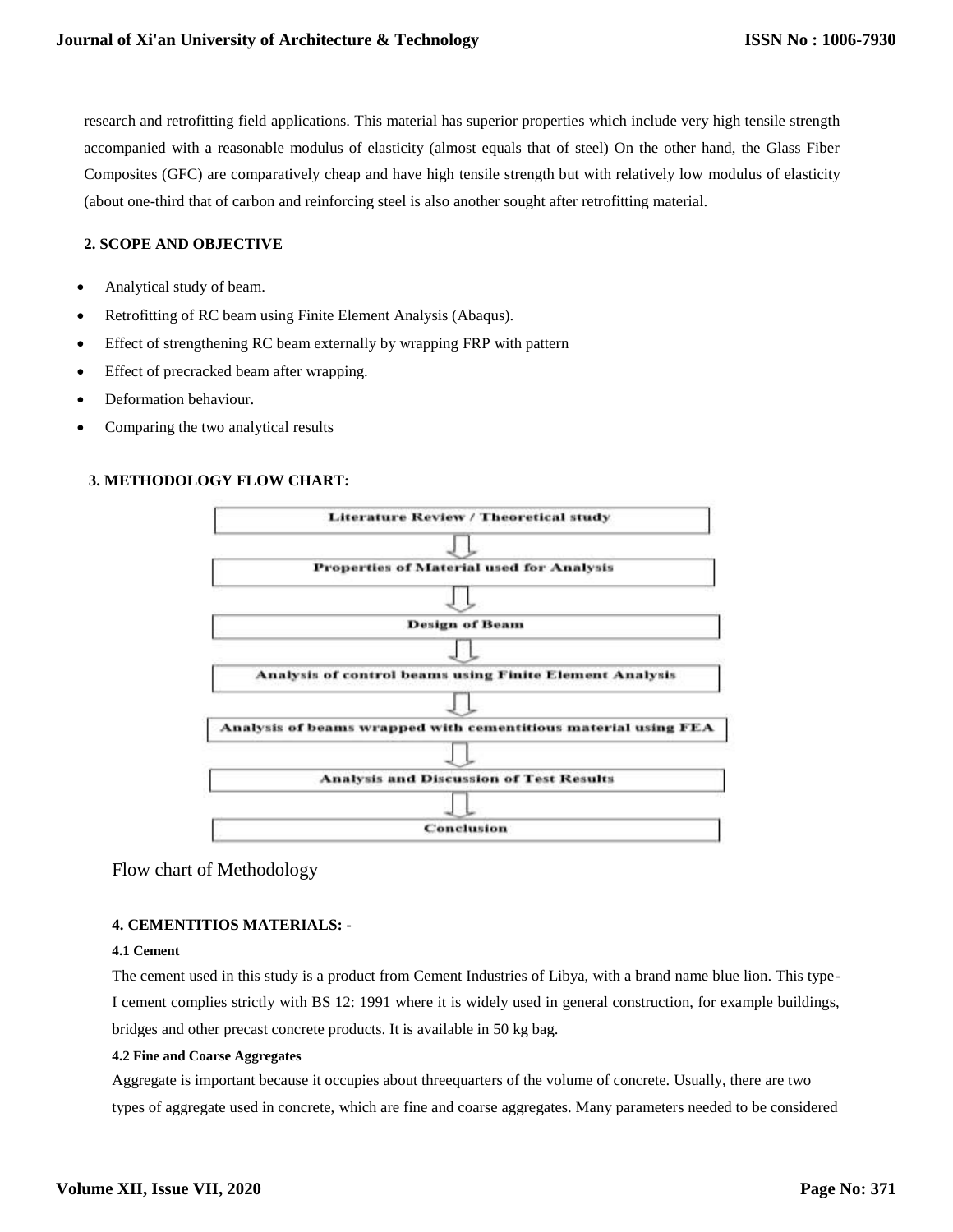in selection of aggregate, for instance, types of aggregate, size and shape of the particle, and the strength of the aggregate. All aggregate must be free from dust as the dust may affect the bonding between the aggregate and cement particles. The fine aggregate used in this investigation is sea sand. Lastly, coarse aggregate used in this study is crashed stone with a maximum size of 20 mm. In addition, aggregates should be cleaned before mixing to wash away the fine particles that stick on the surface of the aggregate.

#### **4.3 Superplasticizer**

The superplasticizer used in this study is Liboment – 163. It is a new superplasticizer, which not only suitable for prestressed concrete, but also for other types of concrete. One of its benefits is that it can improve both early and final strength. In addition, slump retention and workability of concrete also enhanced by using Liboment.

#### **4.4 River sand**-

Generally composed of rounded particles, and may or may not contain clay or other impurities. It is obtained from the banks and beds of rivers.

## **4.5 Silica fume**

It is an ultrafine powder collected as a by-product of the silicon and ferrosilicon alloy production and consists of spherical particles with an average particle diameter of 150 nm. The main field of application is as pozzolanic material for high performance concrete.

#### **4.6 Fly ash**

As produced in small dark flecks by the burning of powdered coal or other materials and carried into the air.

#### **4.7 Steel fibre**

Reinforced shotcrete (SFRS) is shotcrete (spray concrete) with steel fibres added. It has higher tensile strength than unreinforced shotcrete and is quicker to apply than weldmesh reinforcement. It has often been used for tunnels.

## **5. PROPERTIES OF CEMENTITOUS MATERIAL**

| Poisons ratio  | 0.2        |
|----------------|------------|
| Youngs modulus | 37,800 Mpa |
| Density        | $18$ Kg/m3 |

#### **5.1 PROPERTIES OF EPOXY MATERIAL**

| Epoxy density    | $1258 \text{ Kg/m}$ 3 |
|------------------|-----------------------|
| Young Modulus    | $1257 \times 106$ Mpa |
| Poisson's ratios | 0.48                  |

## **5.2 PROPORTIONS OF CEMENTITIOUS MATERIALS**

Cement 500kg/m3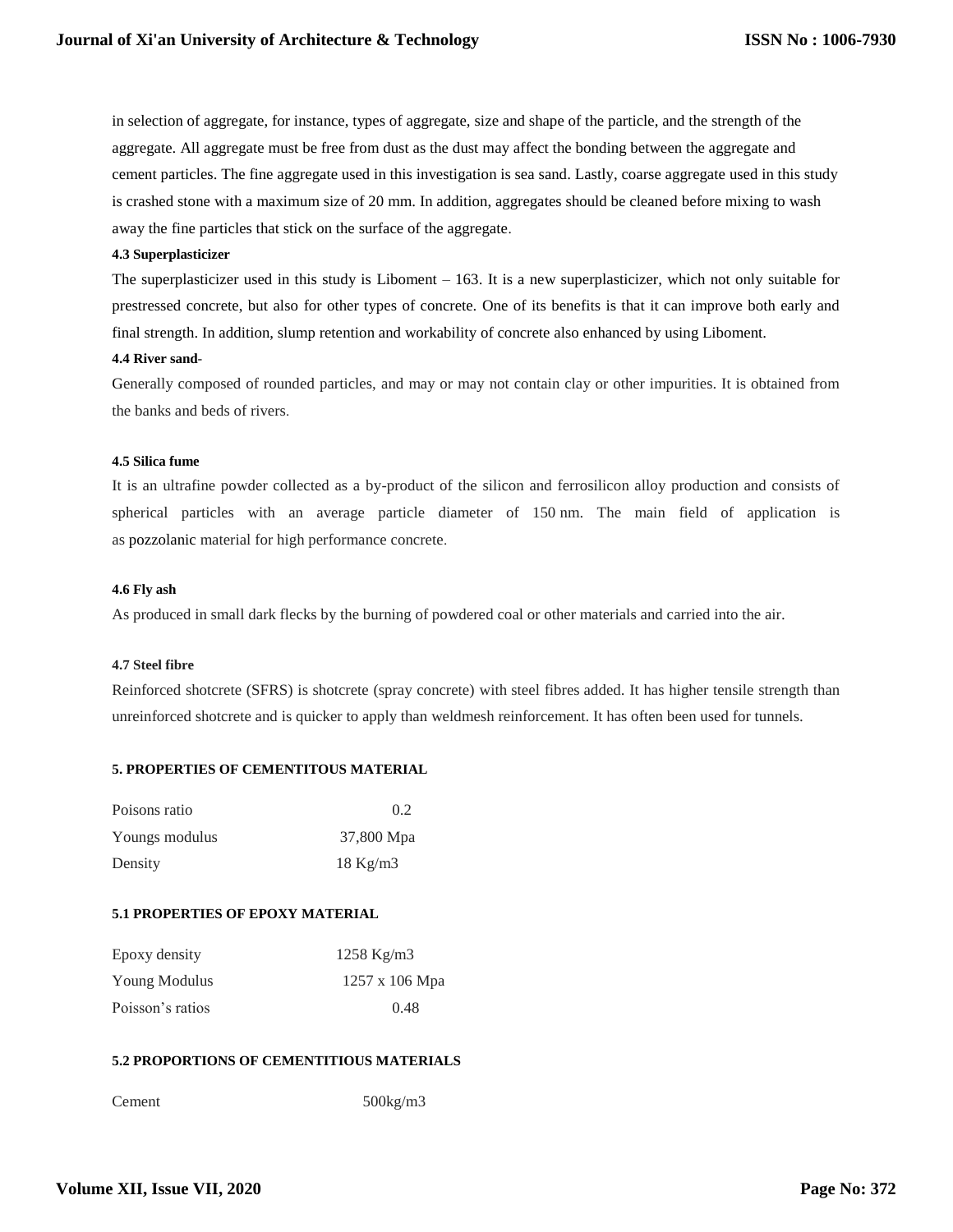| Seized sand       | $550 \text{ kg/m}$ 3 |
|-------------------|----------------------|
| Silica fume       | $125 \text{ kg/m}$   |
| Quartz powder     | $200 \text{ kg/m}$   |
| Steel fiber       | $157 \text{ kg/m}$ 3 |
| Super plasticizer | 3.4%                 |
| Fly Ash           | $150 \text{ kg/m}$ 3 |
| $w/c$ ratio       | 0.28                 |

## **6. ANALYTICAL INVESTIGATION**

## **6.1 CONTROL BEAM TEST 70% LOAD**



**6.1.1 LOAD TEST AFTER WRAPPING WITH CEMENTITIOUS LAMINATESWITH 70% LOAD**



## **6.2 CONTROL BEAM TEST WITH 80% LOAD**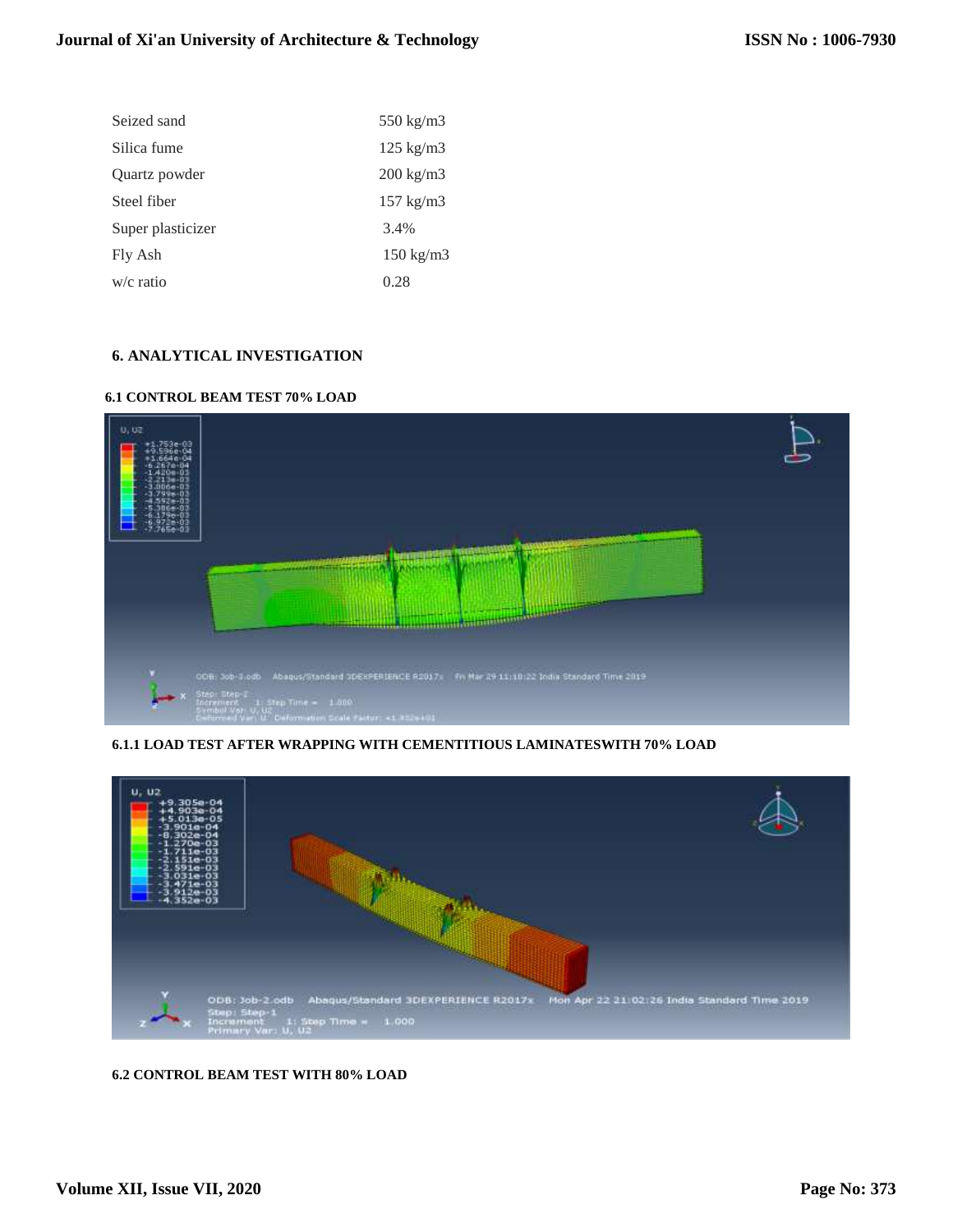

## **6.2.1LAMINATED BEAM WITH CEMENTITIOUS WITH 80% LOAD**



## **6.3 CONTROL BEAM WITH 90% LOAD**



## **6.3.1LAMINATED BEAM WITH CEMENTITIOUS 90% LOAD**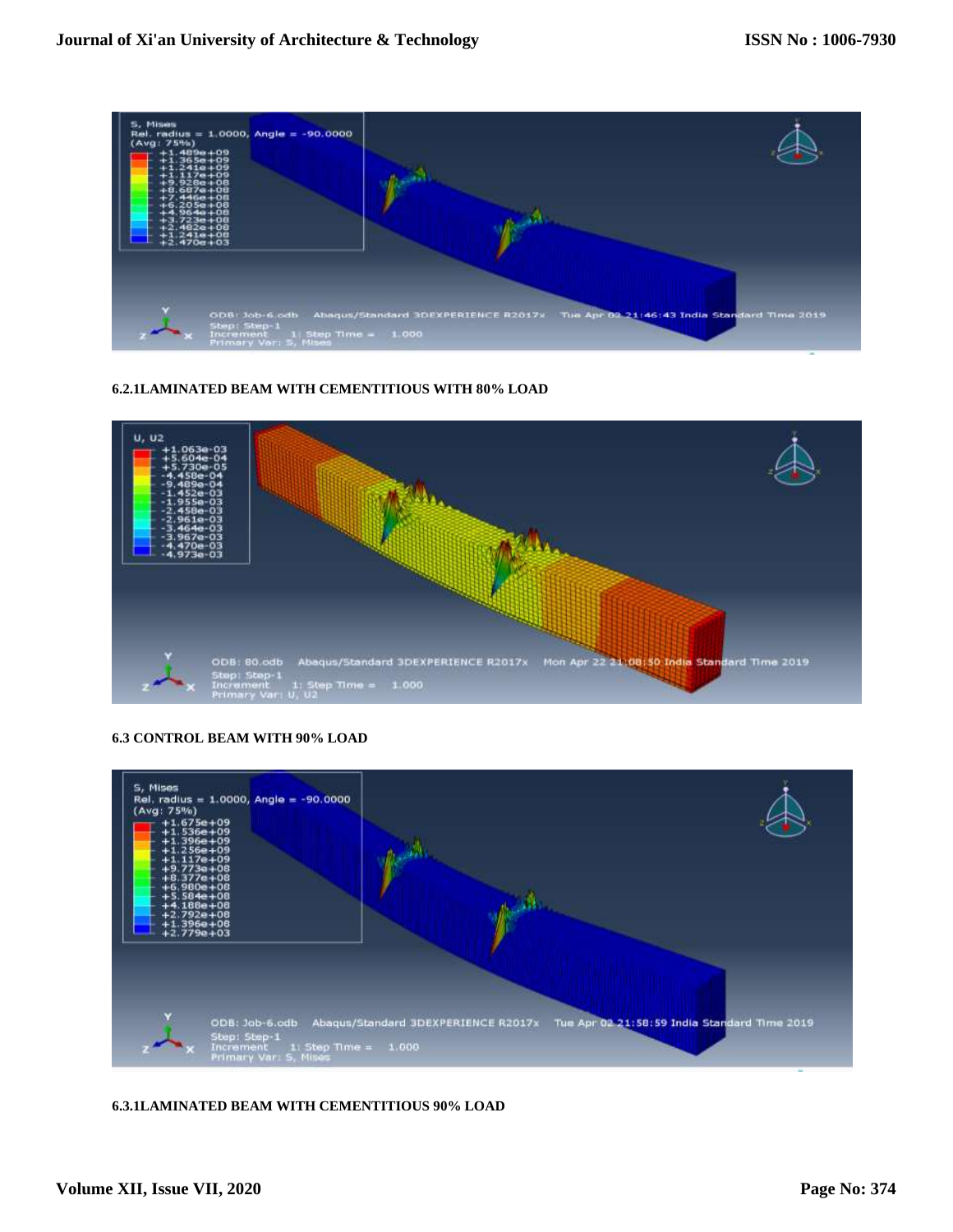

#### **7. COMPARISON OF CONTROL BEAM & CEMENTITIOUS LAMINATED BEAM**

## **70% 80% 90%**

#### **7.1 WITHOUT CEMENTITIOUS MATERIAL:**

 **+1.303e+09 +1.489 e+09 +1.675 e+09** 

**+1.194e+09 +1.365 e+09 +1.536 e+09** 

 **+1.086 e+09 +1.241 e+09 +1.396e+09** 

#### **7.1.2 WITH CEMENTITIOUS MATERIAL:**

**+1.387e+09 +1.572 e+09 +1.721 e+09** 

**+1.218e+09 +1.427 e+09 +1.618 e+09**

 **+1.117 e+09 +1.317 e+09 +1.467e+09** 

**CONCLUSION**